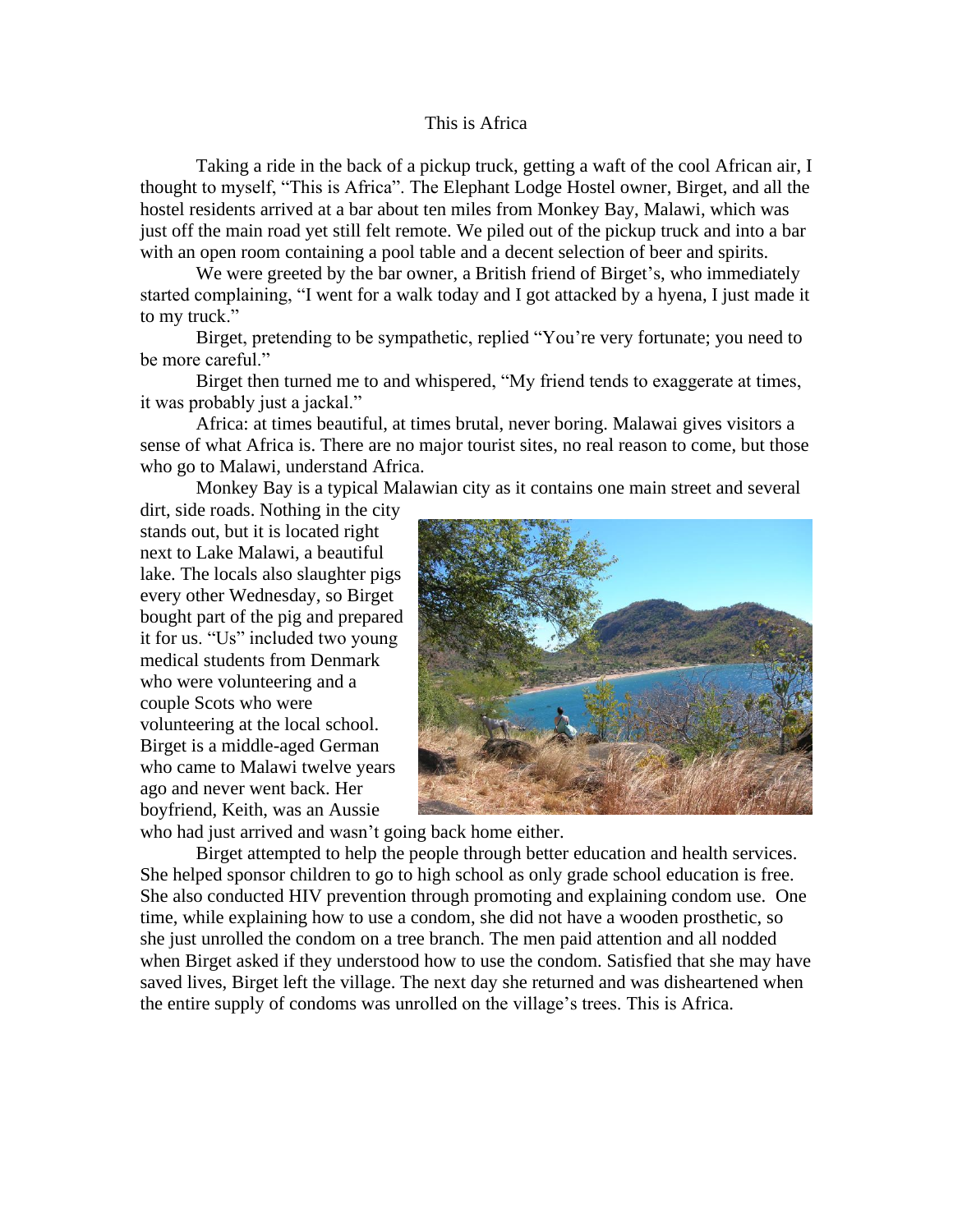The group walked to the next village along the lake, where we saw several great views and were also meet by several monkeys in the trees, which explains the name of the city. The nearby village was like any other. It did have a nice school with doors and small, square holes in the wall for ventilation. The village included dried fish, harvested



grain and a meal at the village chief's house. He had a battery-operated radio which he was proud of and his house was clearly the best in the village. We taught the children a couple of songs and let them touch our strange, fine hair, in contrast to their course hair, although many had shaved heads because of fungus that had grown in their hair. Swimming in the lake is an option; however, one of the girls who was changing behind a rock was met by a black mamba, a snake whose venom would have killed her in twenty

minutes. This was just a gentle reminder of the dangers that lurk in Africa.

Lake Malawi can be enjoyed by traveling on the Ilala ferry which carries passengers and cargo once a week. The trip illustrates the frustration of traveling in Africa. There is only one ferry a week, leaving Friday at 11 a.m. However, the cargo doesn't get loaded until 10:30 a.m., already one hour late. Then, when the company has collected enough money from passengers to buy food for the three day trip, they then go to the market and buy food. Two hours late. Then some of the women get sick of waiting so they go to the market also. When the ferry finally leaves, the women are still at the market and when they have come back, they are brought to the ferry by rowboats. Three hours late. However, despite these frustrations the lake is beautiful.

One of the nicest places to visit is around the city of Zomba. Zomba was the capital of Malawi until the mid-1970's, but doesn't have the hectic feel of capital cities. The city itself is relaxing and is typical of a city in Malawi: a couple churches, a couple mosques, a busy market and occasionally electricity at night. Walking the streets of Zomba at night is both mysterious and a wee bit worrisome.

However, most people who visit Zomba don't visit for the candlelit streets but for the nearby Zomba Plateau. The Domsai Valley splits the valley in half, with most visitors hiking in the southern half which is closer to the city of Zomba. The hike is made easier by the cool weather and at times a mist. Of interest is the forests in the area, several waterfalls and the views of the countryside after reaching the top of the plateau.

Meeting people while hiking in the plateau is also of interest. Many people carry wood for heating and cooking down the plateau on their small bikes. I assume this is a daily chore. On the way down people can't ride the bike down because of the weight of the wood and must get off and brake using just flip-flops. Nearly all people will want to visit and many will ask to be pen pals as they are looking for immigration sponsorship.

The second most populous city is Blantyre, which is the commercial center and has some social possibilities but is a somewhat bland city. My hotel also had a lively bar which addressed the social possibilities, which is good because walking at night is not recommended. There are a couple of interesting churches to look at as well as a sports